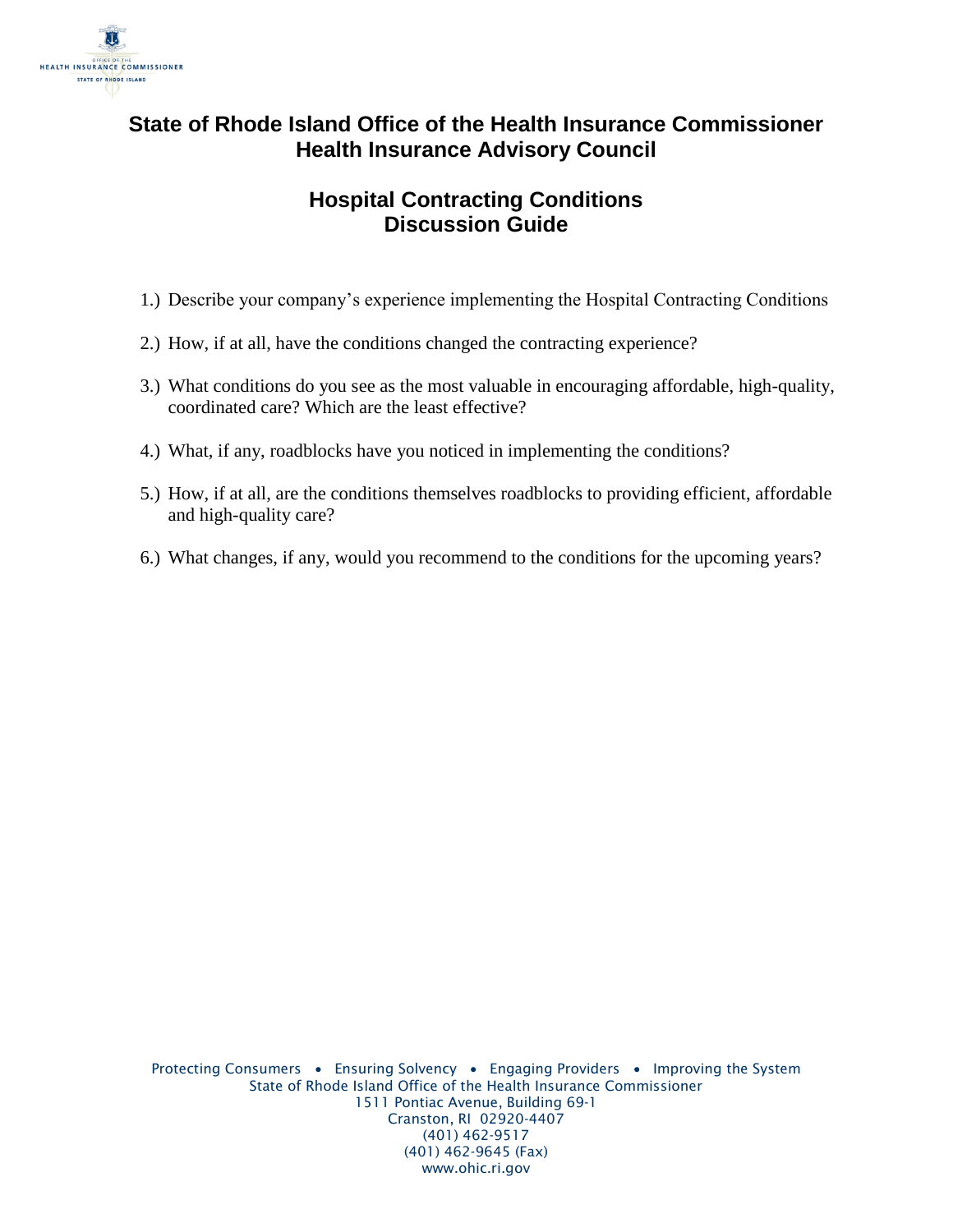## **Reference: 2013 Rate Approval Conditions**

**I.** For all health insurance issuer contracts between hospitals licensed in Rhode Island and [issuer name] which expire between July 1, 2013 and July 1, 2014, or which would expire but for the amendment or renewal of the contract, subsequent contracts for commercially-insured enrollment shall include the following terms.

…

**1. Utilize unit of service payment methodologies for both inpatient and hospital outpatient services** that realign payment to provide incentives for efficient use of health services, and are derived from nationally utilized payment practices other than fee for service, e.g. inpatient Diagnosis Related Groupings (DRGs) and outpatient Ambulatory Payment Classifications (APCs) in a form substantially derived from CMS.

Nothing in this requirement prevents contract terms that provide additional or stronger payment incentives toward quality and efficiency such as performance bonuses, bundled payments, global payments or the formation of supporting functions such as Accountable Care Organizations.

**2. Include a quality incentive program.** The quality incentive program shall include payment for attaining or exceeding mutually agreed-to performance levels for all or a subset of measures in the **CMS Hospital Value-Based Purchasing Program for Medicare.** 

The quality incentive program shall include measurement of the effectiveness of the "transitions of care" element of the program, as developed by the designated Medicare Quality Improvement Organization.

**An issuer's quality incentive program may also include one or more of the following**: (i) other nationally accepted clinical quality, service quality, or efficiency-based measures; (ii) mutually agreed upon metrics of clinical quality that may have no clear precedent nationally, and (iii) mutually agreed upon clinical quality improvement activities that support new models of care coordination. The measures, performance levels, payment levels, and payment mechanisms must be articulated in the contract.

**A issuer may make interim payments** in the event that interim measures of performance have been met; provided that the interim payments must be commensurate with the achievement of the interim measures; and provided further that a final settlement may only occur after the measurement period; and provided further that if the annual measures of performance have not been achieved, the hospital shall be required to remit interim payments back to the issuer.

Protecting Consumers • Ensuring Solvency • Engaging Providers • Improving the System State of Rhode Island Office of the Health Insurance Commissioner 1511 Pontiac Avenue, Building 69-1 Cranston, RI 02920-4407 (401) 462-9517 (401) 462-9645 (Fax) www.ohic.ri.gov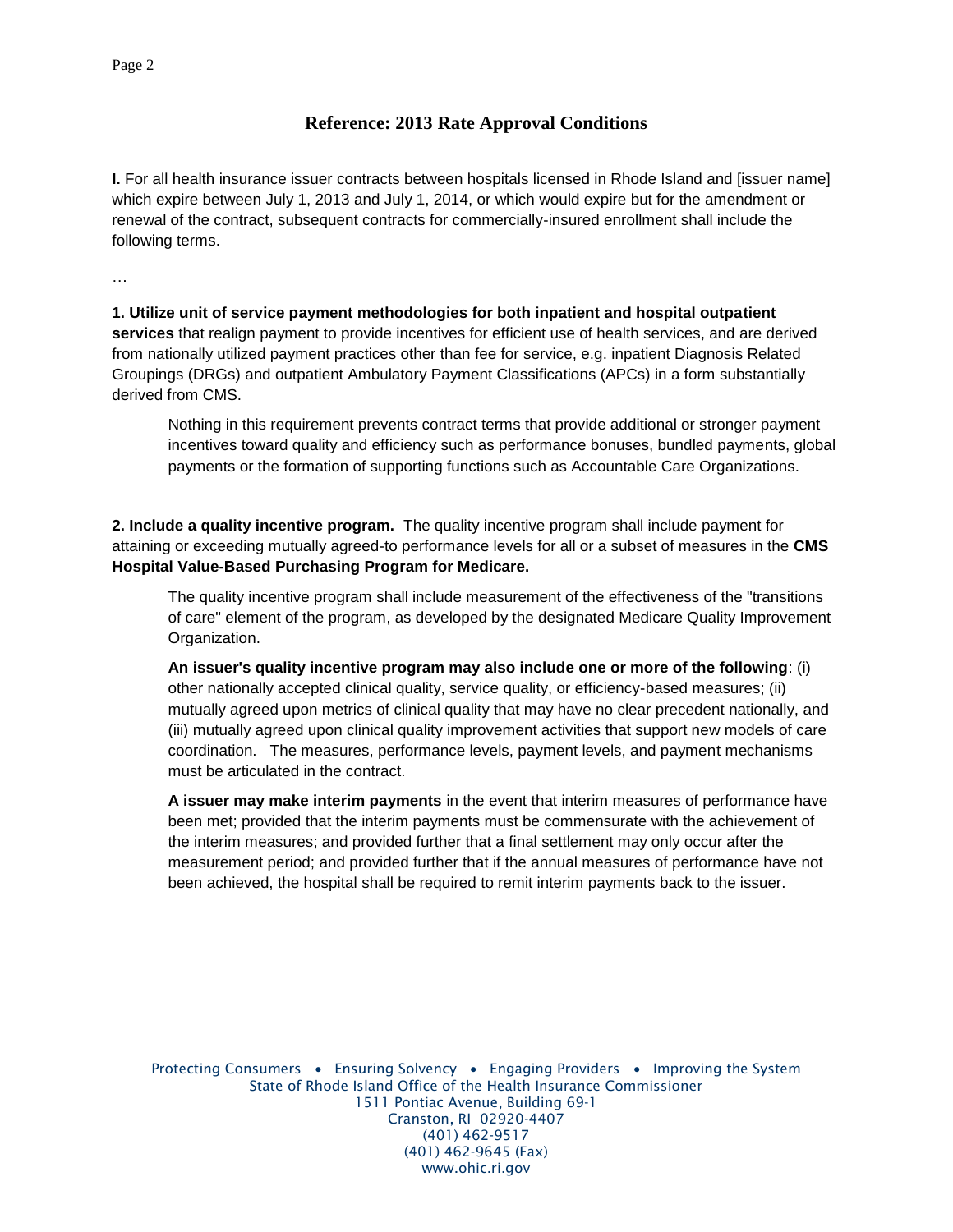3. Include a provision that:

(a) agrees on an estimated total payment amount to the hospital for the current contract year;

(b) agrees on rates, and quality incentive payments for the next contract year, such that the estimated total payment amount to the hospital for the current contract year using **new rates and quality incentives would have been no greater than the amount identified in subsection (a) multiplied by the Centers for Medicare and Medicaid Services (CMS) National Prospective Payment System Hospital Input Price Index ("Index"), plus one percent;**

and that at least 50% of the estimated difference between these two amounts is for expected quality incentive payments

(c) agrees to a similar provision for subsequent contract years with total payments in the initial contract year included in the base for estimating subsequent contract year payments, if the contract is effective for multiple contract years;

(d) agrees to a binding third party arbitration process for resolving disputes in total payment estimations of calculations due to the implementation of new coding or claims review practices by either party and

(e) provides for documentation of the amounts, rates and payments agreed to in accordance with above

…

4. Include terms that define the parties' mutual obligations for **greater administrative efficiencies**, such as improvements in claims and eligibility verification processes, and identify commitments on the part of each, and that require the parties to actively participate in OHIC's Administrative Simplification Work Group.

5. Include terms **that relinquish the right of either party to contest the public release of the any and all of these five specific terms** in this Para. I by state officials or the participating parties to the agreement; provided that the issuer or other affected party may request the Commissioner to maintain specific contract terms or portions thereof as confidential, if properly supported with legal and factual analysis justifying confidentiality.

Protecting Consumers • Ensuring Solvency • Engaging Providers • Improving the System State of Rhode Island Office of the Health Insurance Commissioner 1511 Pontiac Avenue, Building 69-1 Cranston, RI 02920-4407 (401) 462-9517 (401) 462-9645 (Fax) www.ohic.ri.gov